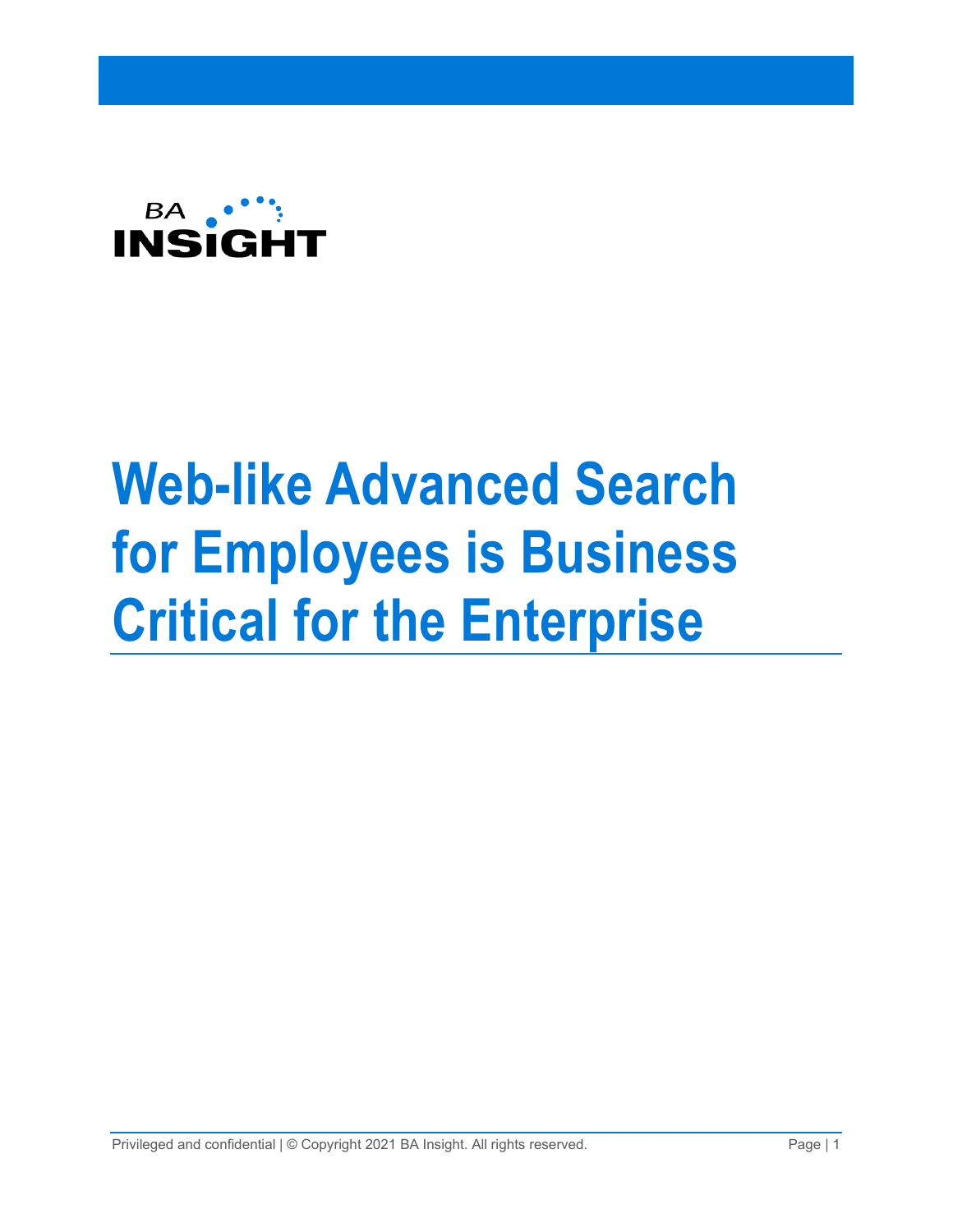### **Stop Wasting Time and Money**

Organizations have made major strides embracing a virtual workplace. This has further exacerbated the historical issues with employees finding the information they need, when they need it, in order to effectively do their jobs. And this continues to impact productivity and cause employee frustration.

*According to a McKinsey Report, employees spend 1.8 hours every day – approx. 9 hours a week – searching for and gathering information.*

Consumer web experiences have set a high bar for quickly finding the information we need, creating expectations around quality and capabilities for internal search that many organizations simply cannot deliver. Finally, the level of importance of addressing this issue head on is starting to increase. Enabling employees to quickly find internal information across the enterprise, which includes many siloed applications, is now becoming one of the top IT initiatives in many organizations.

"Advanced Search" from BAI provides a single, web-like search box that delivers personalized and connected search experiences that help employees quickly find needed information- regardless of where it exists, where they are, or which devices they use. Our "Advanced Search" capabilities turn system-by-system searches into a single and unified search that saves valuable time and reduces frustration and angst, resulting in more productive employees.

The following helps illustrate the impact "Advanced Search" can have on your team.

Privileged and confidential  $| \circledcirc$  Copyright 2021 BA Insight. All rights reserved. Page | 2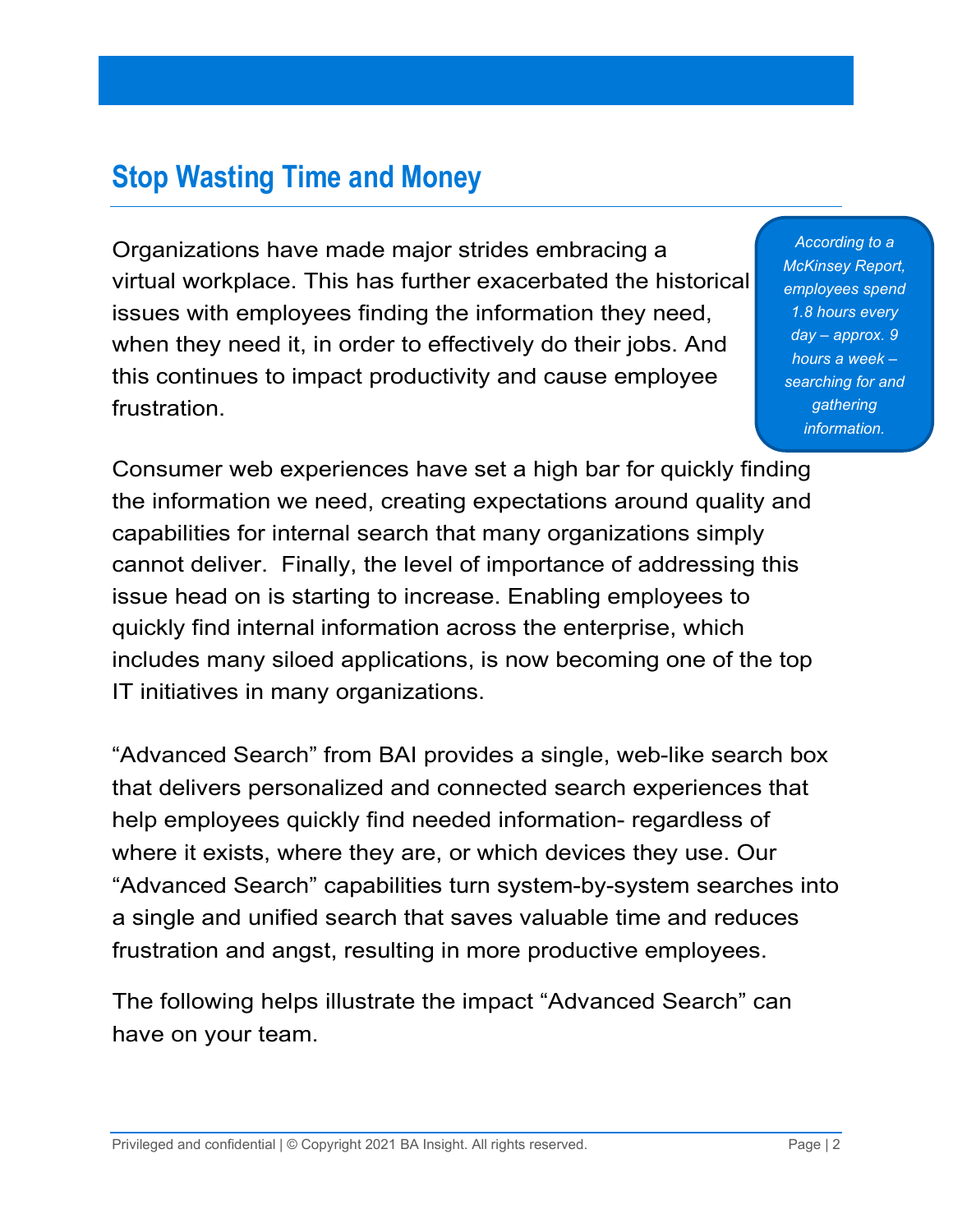## **Content Sources**

If your workplace utilizes more than three of the following enterprise systems, then you need to implement a solution to make your hidden content much more findable:

| Aderant                           | Jira                                         | <b>Oracle WebCenter Content</b> |
|-----------------------------------|----------------------------------------------|---------------------------------|
| Alfresco                          | Jira (Cloud)                                 | PostgreSQL                      |
| Amazon Aurora                     | Jive                                         | <b>Practical Law</b>            |
| <b>Amazon RDS</b>                 | Kaltura                                      | ProLaw                          |
| Amazon S3                         | <b>LDAP</b>                                  | PubChem                         |
| <b>Azure SQL Database</b>         | LegalKEY                                     | <b>PubChem Pathways</b>         |
| <b>Bentley</b>                    | <b>LexisNexis InterAction</b>                | <b>PubChem Substances</b>       |
| <b>Bing News</b>                  | <b>Lotus Notes</b><br><b>Databases</b>       | PubMed                          |
| <b>Bing Web Search</b>            | MediaPlatform<br>PrimeTime                   | RightFind                       |
| Box                               | <b>Micro Focus Content</b><br>Manager        | Salesforce.com                  |
| Confluence                        | Microsoft Academic                           | <b>SAP ERP</b>                  |
| Confluence (Cloud)                | <b>Microsoft Dynamics</b><br>365             | SAP ERP (cloud)                 |
| CuadraSTAR                        | <b>Microsoft Dynamics</b><br>365 (cloud)     | <b>SAP HANA</b>                 |
| <b>Deltek</b>                     | Microsoft Exchange<br>Online                 | SAP HANA (cloud)                |
| <b>DISQOVER</b>                   | Microsoft Exchange<br><b>Public Folders</b>  | <b>ServiceNow</b>               |
| Egnyte                            | Microsoft Exchange<br>Server                 | ServiceNow (cloud)              |
| Egnyte (Federated)                | Microsoft SQL Server                         | SharePoint 2019                 |
| Elite / 3E                        | <b>Microsoft Teams</b>                       | SharePoint 2016                 |
| <b>EMC eRoom</b>                  | <b>MySQL</b>                                 | SharePoint 2013                 |
| <b>FileShare</b>                  | <b>NCBI Protein</b>                          | SharePoint 2010                 |
| Google Cloud SQL                  | <b>NetDocuments</b>                          | <b>SharePoint Online</b>        |
| Google Drive                      | <b>NetDocuments</b><br>(Federated)           | <b>Sitecore</b>                 |
| <b>HP Consolidated</b><br>Archive | <b>Neudesic The Firm</b><br><b>Directory</b> | (Any) SQL-based CRM system      |
| <b>IBM Connections</b>            | <b>Nuxeo</b>                                 | <b>UniProt</b>                  |
| <b>IBM Content Manager</b>        | Objective                                    | Veeva Vault                     |
| IBM Db2                           | <b>OneDrive for Business</b>                 | Veritas Enterprise Vault        |
| <b>IBM FileNet P8</b>             | OpenText<br>Documentum                       | <b>Website Crawler</b>          |

Privileged and confidential | © Copyright 2021 BA Insight. All rights reserved. Page | 3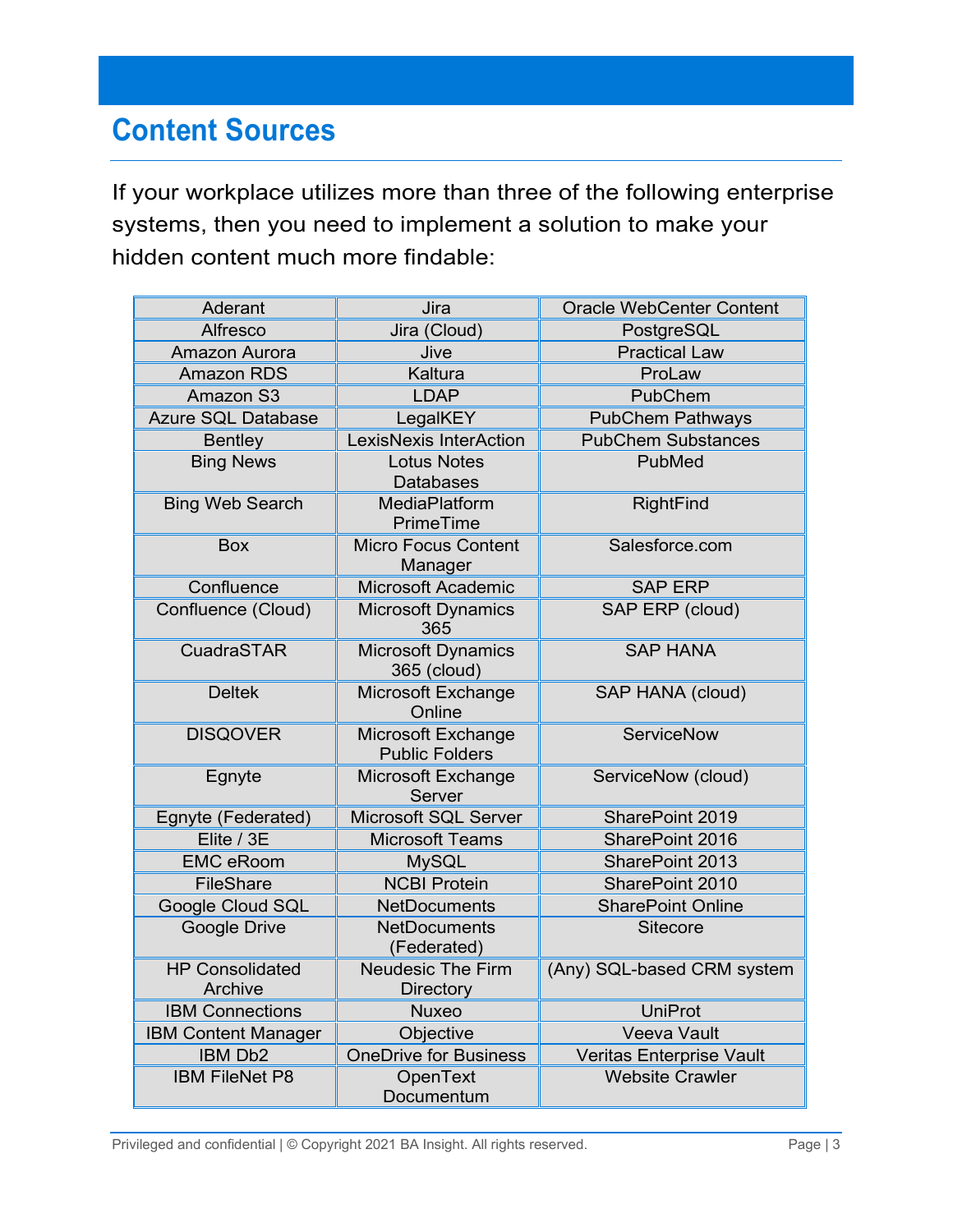| <b>IBM Lotus Notes</b> | OpenText<br>Documentum (cloud) | West km                      |
|------------------------|--------------------------------|------------------------------|
| <b>IBM WebSphere</b>   | OpenText Livelink/RM           | <b>Workplace by Facebook</b> |
| iManage Cloud          | <b>Oracle Database</b>         | <b>Xerox DocuShare</b>       |
| iManage Work           | <b>Oracle WebCenter</b>        | Yammer                       |

*Note: BAI has pre-built connectors for each of these systems. If you use a content source not on this list, chances are it is on our development roadmap. Please [contact us](https://www.bainsight.com/company-overview/contact-bainsight-enterprise-search/) to discuss.*

## **Frustrated Employees**

If you experience any of the following within your organization, then you should strongly consider eliminating all obstacles to finding information to quickly improve productivity and morale:

- Employees express frustration over the inability to find the information they need to complete the tasks they are working on. In most cases they do not even know where to start searching.
- With a combination of in-office and remote workers, along with team members spread over different time zones, it has become much more difficult to ask a colleague a question in person.
- With multiple divisions, business units, and/or country-specific operations, there are challenges with teams being able to easily share and leverage critical information.
- New employee on-boarding and productivity takes longer than necessary as pertinent information and training materials need to be hunted down and often recreated.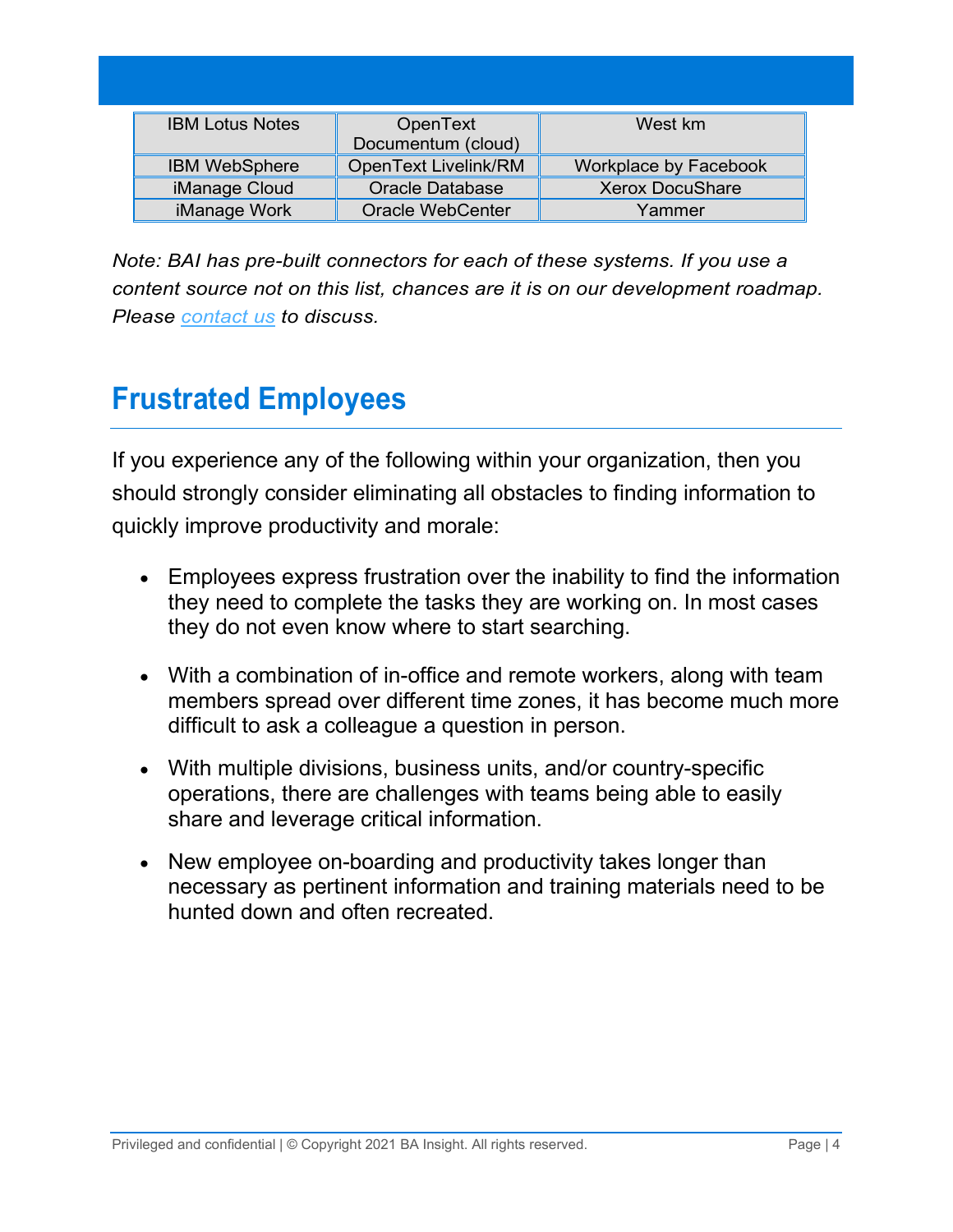#### **Next Steps**

If you can relate to any of the above challenges, then we encourage you to do one or both of the following:

- Conduct an internal survey to better understand employee frustration and the impact on productivity (BAI can help with this).
- Conduct a pilot to see how your organization can immediately benefit from Advanced Search.

#### **Advanced Search Pilot**

Here are the steps you can take to get your organization on the path to delivering a much better enterprise search experience to your valued employees:

- Ask a few team members to participate in an internal pilot of an Advanced Search solution and use their feedback for a larger deployment.
- Allocate one or two technical resources with part-time availability to help set up and configure your Advanced Search solution. You could utilize BAI's Azure Cognitive Services, in which case you would need even fewer resources.
- Obtain user feedback from the pilot, which we can assist with, and make improvements so that the solution meets organizational needs.

*Our Advanced Search solution can be fully functional in a matter of weeks!*